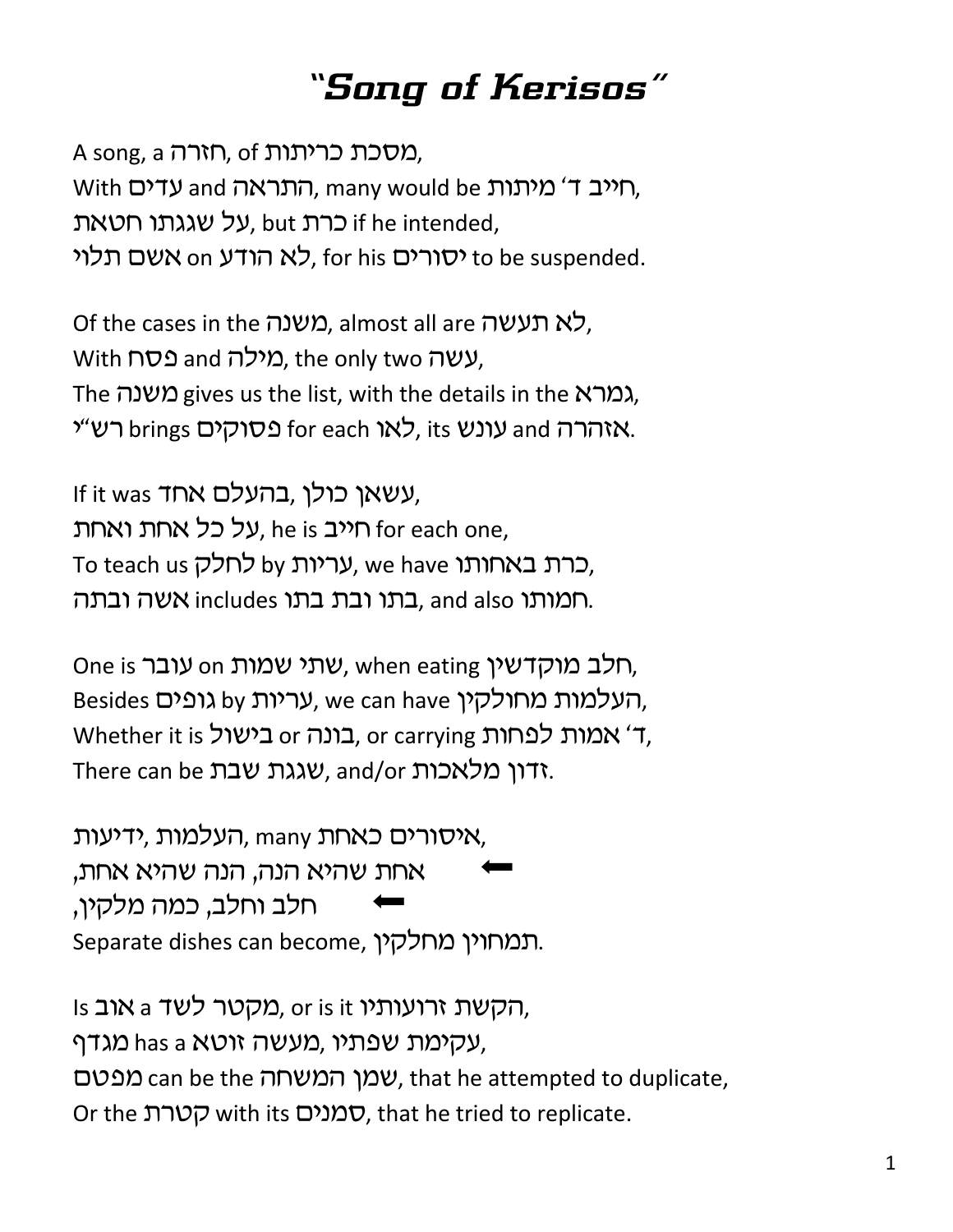הרבה נסים נעשו לשמן המשחה, an extended miracle, The ingredients of the קטורת, each one so critical, 'פרס שחרית, פרס בין הערבים, לבונה זכה, On יום כיפור we needed, דקה מן הדקה.

Besides רומשה לאוין האמורין בדם למה ,דם התמצית and דם כיסוי, By לאסור דמה, קדשים, and חולין, איברין, Can a תקרב ולא תכפר, where he said תקרב ולא תכפר, יום כיפור מכפר is ,עבירות דיום כיפור גופיה.

ספק ולד, ספק לידה, האשה המפלת, A אינו נאכלת brought with a תנאי, is ,אינו נאכלת ימים or האיות, what exactly are the conditions, For a רבה or ספק זבה, doubtful emissions.

some bring a קרבן ונאכל, What if יראיות a בליל שמונה, saw ג' המפלת אור ליום שמונים ואחד, how exactly to be ה On 'n לילה מחוסר זמן, is ראיות בליל

A total of כמחוסרי כפרה, ארבעה, יבה and a יב and a יב, and a מצורע, A כמים are like ראיות, and his האיות, are like האיות, Is a וריקת דמים. until his מחוסר כפרה a גר.

ידון or on a שוגג a on a קרבן, on a זדון, פקדון and שבועת העדות ,נזיר a, הבא על שפחה, תורה the מחטאתו אשר חטא or תורה, the תורה הנואום In order to be על השוגג כמזיד.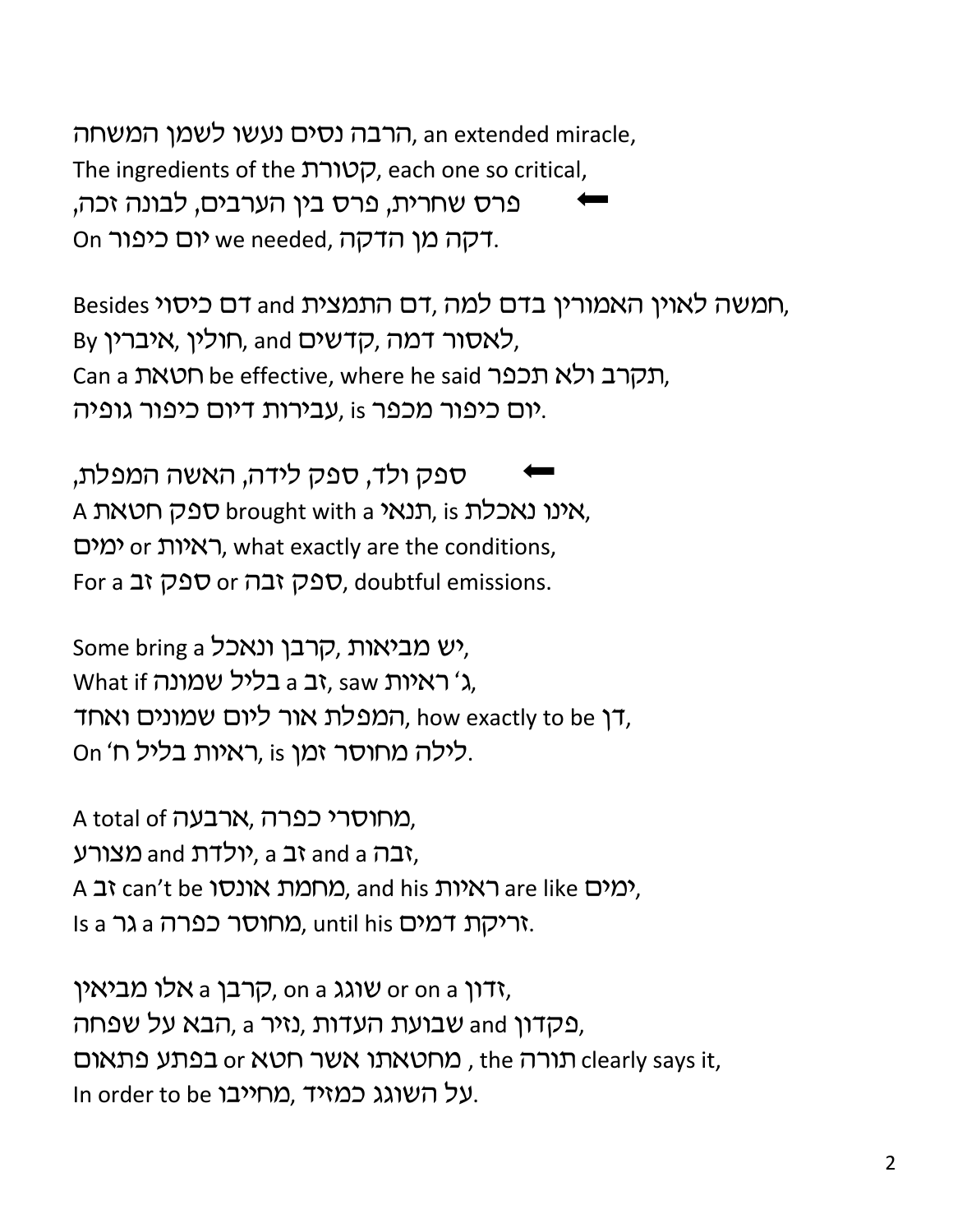Some bring only one קרבן, on multiple crimes, נזיר שנטמא or הבא על שפחה many times, A מרבה is זאת תורת המצורע, נגעים with multiple מרבה, אלו מביאין קרבן אחד, על עבירות הרבה.

המקנא לאשתו על ידי אנשים הרבה, זאת תורת הקנאות, תוך מלאות or תוך ימי לידה was it ,האשה שילדה ולדות הרבה, Was she לידות, her ימי טהרה in מפיל, her yos she y Her מלאות she was מפיל, she was מפיל and miscarried.

אלו מביאין קרבן עולה ויורד, based on one's worth, A נצורע to become יולדת, a יולדת who has given birth, בעשירות ומיעת קול ובטוי שפתים, for one who has  $y$ אלעס, for one who has  $x$ בדלות or birds ,מנחה a may bring a כומאת מקדש.

A poor הנורה brings ותורה מפורש, פרידה תחת כבש, שתי פרידות תחת שתי כבשים, for an impoverished שת לי דלות for one who is destitute, by any chart on the computa', צירית האיפה. he will bring, not worth less than a פרוטה

Is a חרופה. iust a שפחה a regular שמח Or is she a יהפדה לא נפדתה, חצי/חצי, An אשם זכר, if it happened an עבירה, Unlike עריות בשוגג, where one brings a תטאת נקבה.

A אשם תלוי, and a משם מלוי, and huk hy a maybe, With two conflicting עדים, עדים תלוי הוא מביא, חלב תלב בהעלם אחד, a האת and he is done, רלב ,דם, פגול, ונותר, a תואת on each one.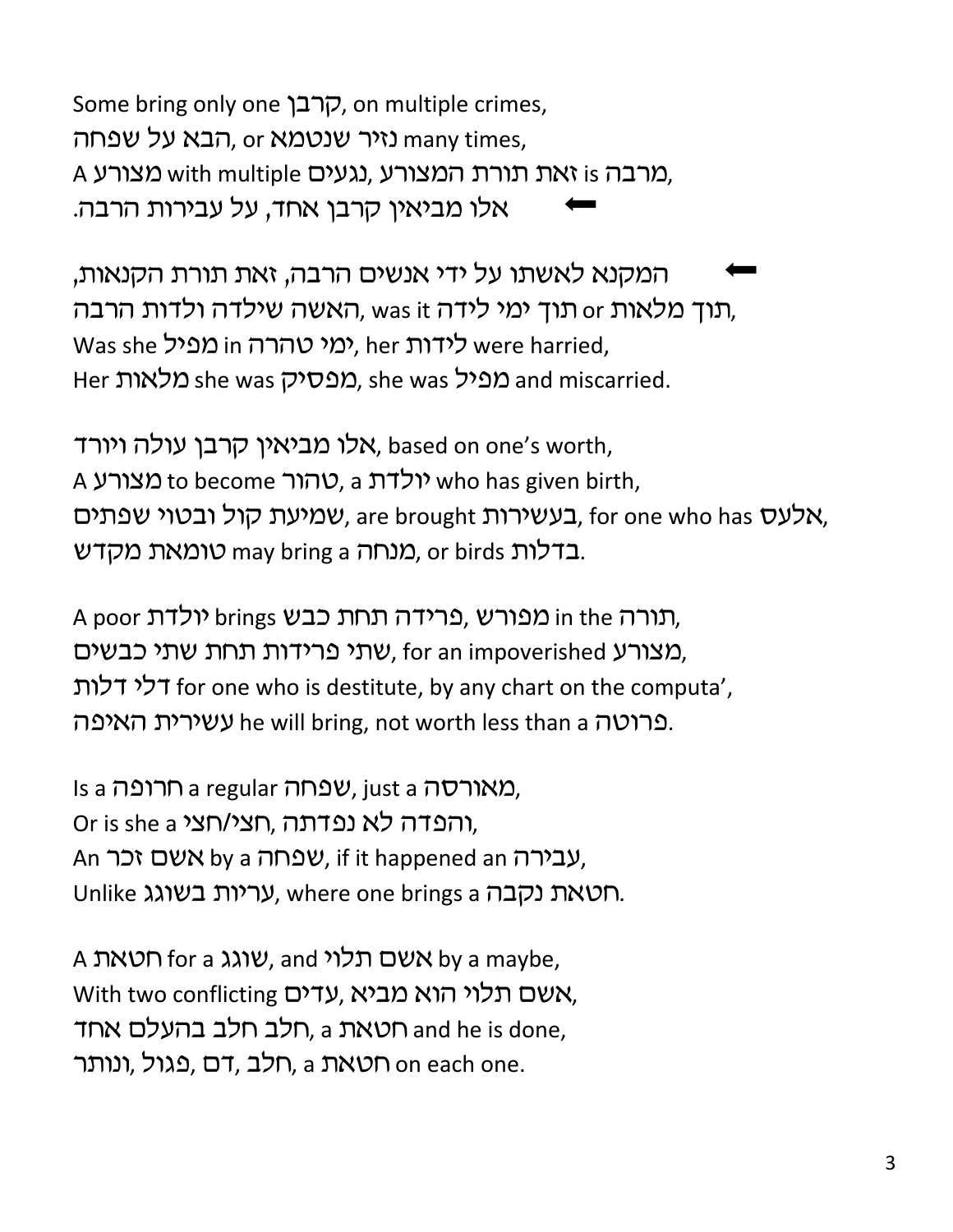העלמות מתחלקות are ,חצי זית חצי זית, מלקות how many sets of ,מלקות ,how many sets of . תמחוין מחלקין are ,ה' חתיכות נותר מזבח אחד, שני מינים ,מין אחר bיn, are איסורים מצטרפים,

,a loaf - כמה ישהא באוכלין, אכילת פרס כאילו אוכל קליות, פרס מתחילה ועד סוף, איסור חל על איסור, איסור כולל or מוסיף, By כדשים or כאריות, do we say האתוסף.

שניער his כלתו and, בת בתו ,אשת אחיו, Is it וידון בזיקה ראשונה, when is there an is there an is there an איש his shvigger, המותו, אשה ובתה Do we say נידון בחמורה, which ויסור, we say

מלאכות הרבה בשבתות הרבה, each a new situation, תוצאות הרבה and למים בנתיים, each a different variation, By רשוית מחלקות לכאורה, we say הוצאה בשבת, מתעסק בשבת פטור, מלאכת מחשבת אסרה תורה.

שבת by שבת by שבת an act unintentional, מלאכה שאינה צריכה לגופה, an action inconsequential, A מעשה out of sequence, when is להקדים הבערה ללאו יצאת, or was it there to divide.

עבירה if a ספק עבירה, if a ספק עבירה, if a ספק לא אכל, if a ספק ש An אשם תלוי but only, if thought the action was permitted, חתיכה אחת משתי חתיכות, איקבע איסורא, אפשר לברר איסורו but only if ואם נפש כי תחטא.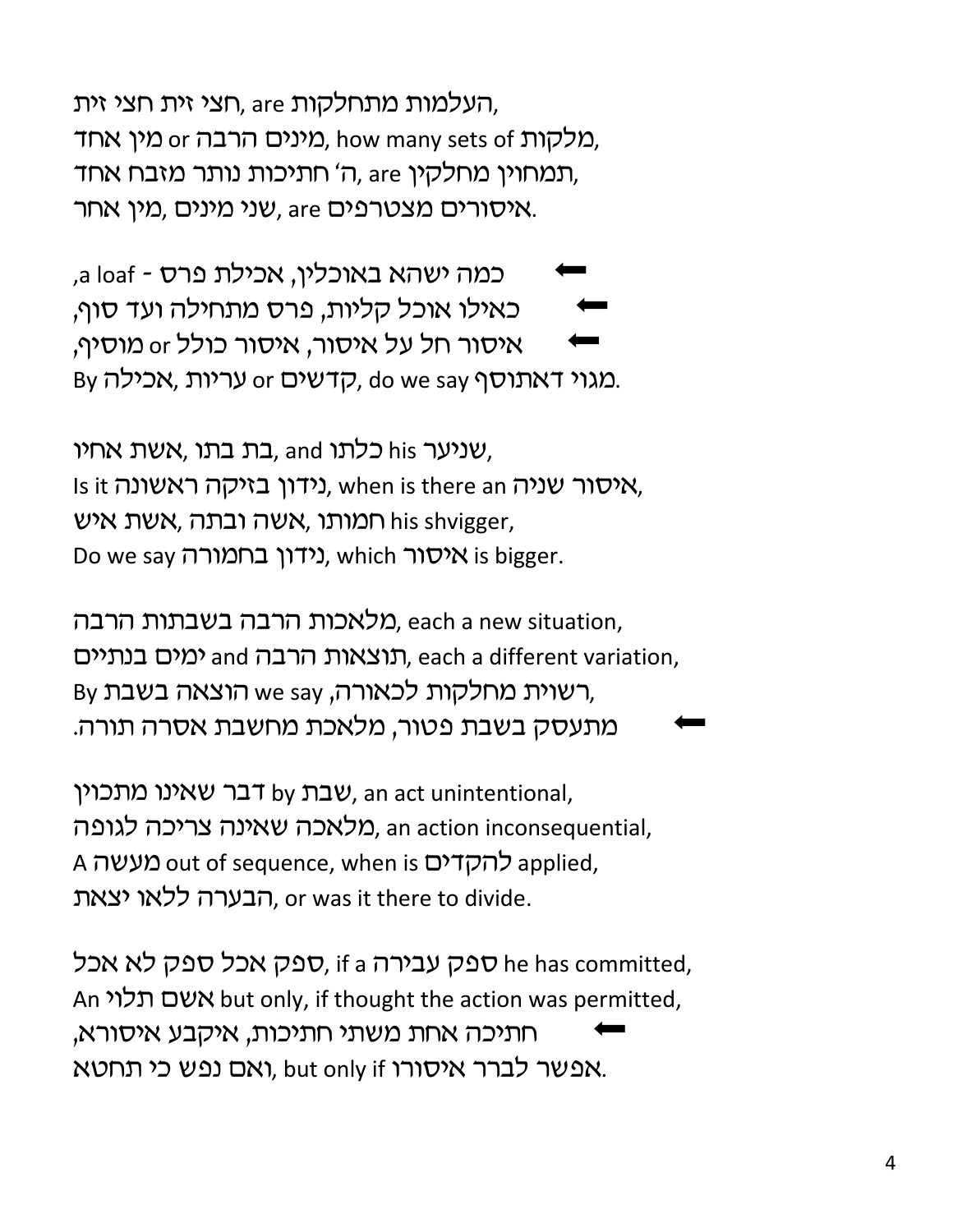Is there ידיעה לחצי שיעור, now he can't complete the measure, שכן, חייב is מתעסק בחלבים ועריות he had pleasure, מתנדב אדם אשם תלוי. if he wishes, every day, לאו שבכללות, לאו השוה בכל, לאו הניתק לעשה.

וכל דם לא תאכלו, דם עיקור, דם שחיטה, דם הקזה, דם התמצית, דם ביצים, דם נחירה, דם דגים, דם כוי, כולן להתיר - דגים, דם קילוח, דם שרצים, כולן להתיר - חגבים.

דם טחול, דם הכליות, דם שקצים, דם הלב, דם אברים, דם רמשים, דם מהלכי שתים, אפילו מצות פרוש אין בו, דם של בין השינים, מוצצו ובולעו.

נפש כי תמעל, מעל וחטאה, An אשם ודאי, is brought, on הנאת הקדש בשגגה, חתיכה משתי חתיכות, חתיכה הקדש or חולין, חתיכה חלה or נותר, or חתיכות of שומן.

The הידורים, with all the הידורים, יום הכיפורים for the day after חוץ, אשר תלוי בכל יום, אדם נאמן על עצמו, יותר ממאה, אין שנים מביאין, חטאת הבאה על עבירה.

רייב וחייב are still חייב והכיפורים, even after ואשמות, אבר עליהן יום הכיפורים, Unlike ריבי אשמות תלויין, who are חייבי חטא שאין מכיר בו אלא המקום, יום כיפור is מכפר, מחויב is still טומאה), it is only for טומאה that it will stop her.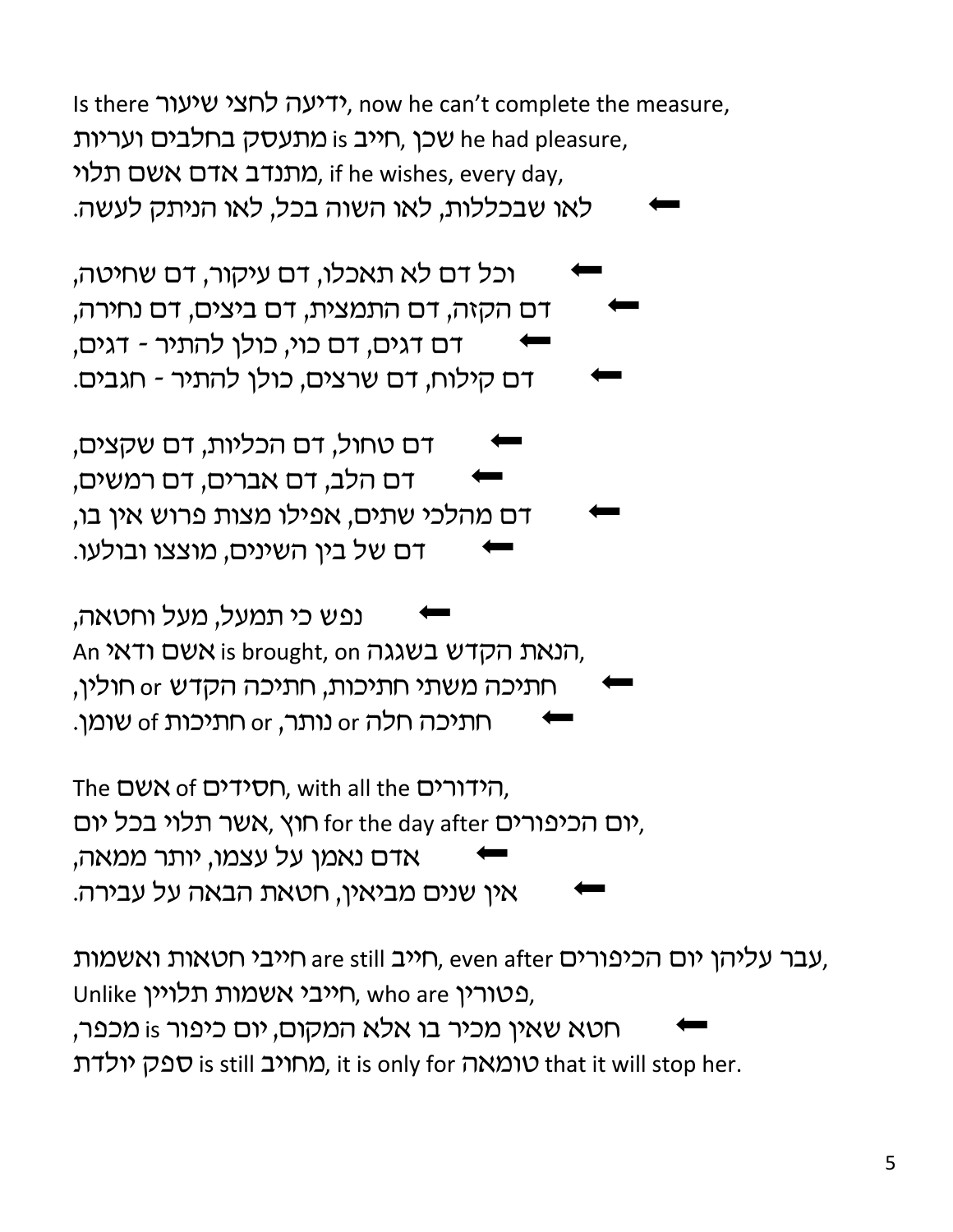מכשיר is to be קרבן, their נזיר and מכשיר is to be מכשיר. A כאתיר, trying to be כבעלה s is 'קרבן סוטה, The קרבנות above, are not brought for איסורים, So one would still be מחויב, after one would still be

A minimum for an שלעים - two לעים at least, Can't bring קרבן אביו, if his father is deceased, Do we say הקדש, that Wתכפר בשבח injected, Do we say *בעלי* חיים, and are יש דיחוי בדמים, and are h

No exchange of הקלה על החמורה, or תמורה על הקלה, Not for הקלה על הקלה not for הקלה על י עולה ויורד, וכפר עליו, הכהן מחטאתו, A קרבנו על חטאתו.

קרבן עולה ויורד, if funds were set aside for flour or pigeons, If he then became wealthy, he buys a נהמה with those provisions, If קרבן עשיר were set aside for a קרבן עשיר, and he then became an  $\mu$ , He can buy an עוף or a כערחה, with the set aside money.

When mentioned with שיזים, שעאפא always take priority, When stated with תורים, בני יונה have seniority, חביב m, האב קודם לאם, not because the father is האב מפני שהוא ואמו, חייבין בכבוד אביו.

The מסכתא ends with, תלמידי חכמים מרבים שלום בעולם, עולם in the מלחמות explains there are, a predetermined amount of ,עולם Eמלחמתה של תורה, battle and engage תלמידי חכמים, It reduces the battle in the field and brings שלום to the world, a htreduces the battle in the field and brings